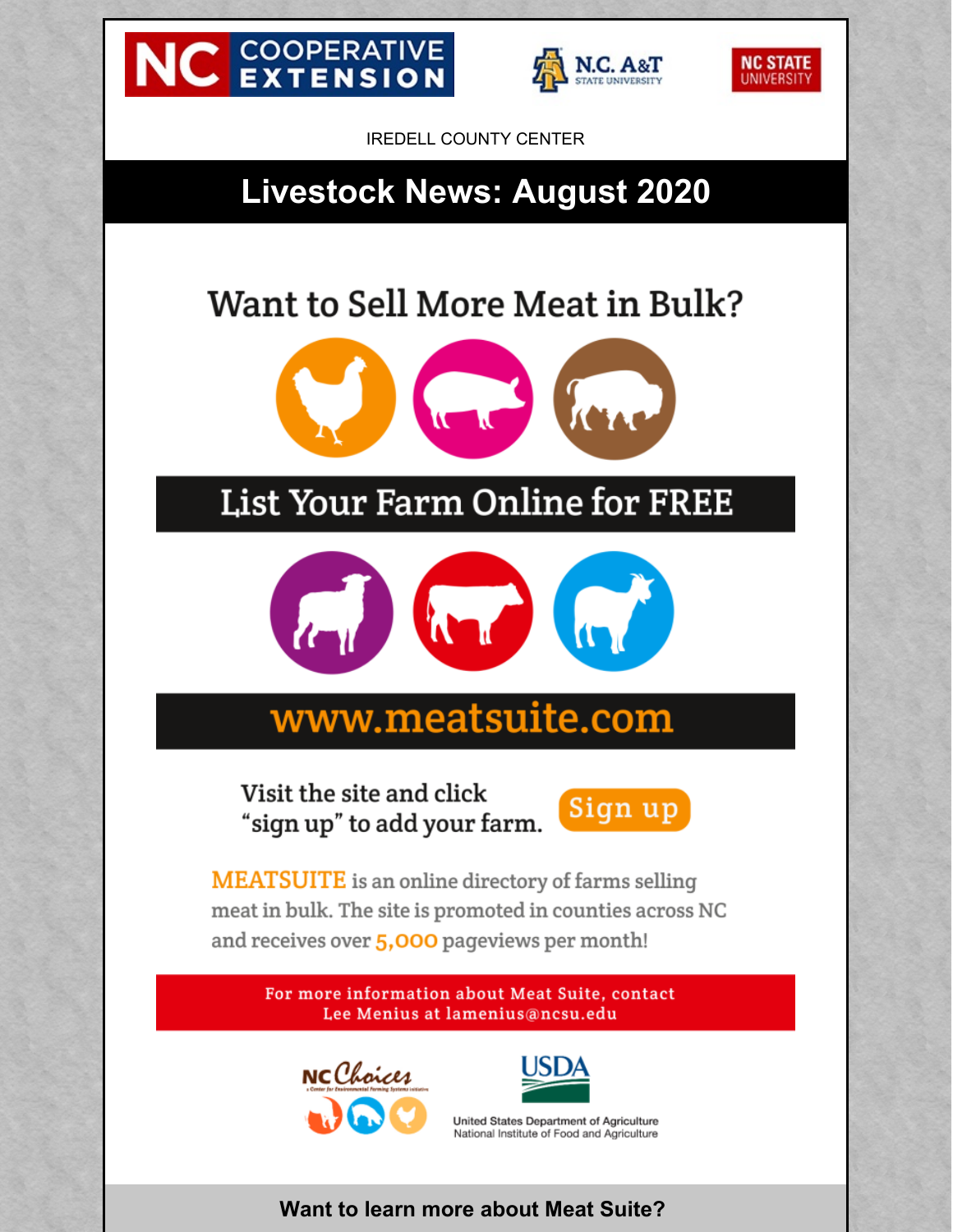#### **Take a look at these upcoming educational opportunities!**

#### **Making the Most Out of Bulk Sales Opportunities: Two New NC Choices' Tools**

**September 15th from 2-3:30pm FREE** Registration is REQUIRED for the webinar:

[Click](https://cefs.ncsu.edu/food-system-initiatives/nc-choices/upcoming-events/) Here

For the past year, NC Choices has been rolling out two new resources for North Carolina farms selling meat. These resources are particularly timely as the pandemic has driven an increasing number of consumers to seek local meat and to stock up on supplies. We'll introduce the Meat Price & Yield Calculator, an easy to use online tool to test and adjust your prices and ensure a profit whenever you sell meat. The calculator uses your farm's data to develop pricing that covers production, processing, and marketing costs, including the value of your time. Also learn about adding your farm to the MeatSuite directory of NC farms selling meat in bulk quantities. MeatSuite is a free website that helps consumers find your farm and "fill their freezer."

#### **Creating Consumer-friendly Bulk Meat Sales in the Time of COVID**

**Friday, Nov. 6, 11:00-12:30 AM** Register via the North Carolina Farm Steward Association Conference:

[Click](https://www.carolinafarmstewards.org/sac/) Here

Covid-19 created a challenging situation for conventional livestock markets and processors. Along with this challenge, farms are presented a unique opportunity to market meat directly to the consumer. This workshop is designed to equip the producer with clear and simple steps towards making bulk meat sales, such as quarters, halves, and mixed-cut bundles. We'll cover "how to" tips to help you get started quickly and will address the characteristics of the "crisis consumer." Join Ag. Marketing Consultant, Matt LeRoux from the NC Choices MeatSuite team for this workshop that covers understanding the consumer, pricing, product formats, and reaching consumers.

#### **What's In Your Hay?**



Forage Nutrient Analysis Testing is available through the North Carolina Department of Agriculture

Currently, a complete analysis from NCDA&CS only costs ten dollars per sample. Typically, you can have the results back in a week to ten days. Why do I recommend a complete analysis? The results will provide you with information such as crude protein, total digestible nutrients, and mineral levels that you can then use to make sure you are meeting the nutritional needs of your herd, flock, or horse. You can then choose the necessary supplementation

if your hay does not meet their requirements. In some cases, you may even find that you are supplementing too much or that you don't need to at all.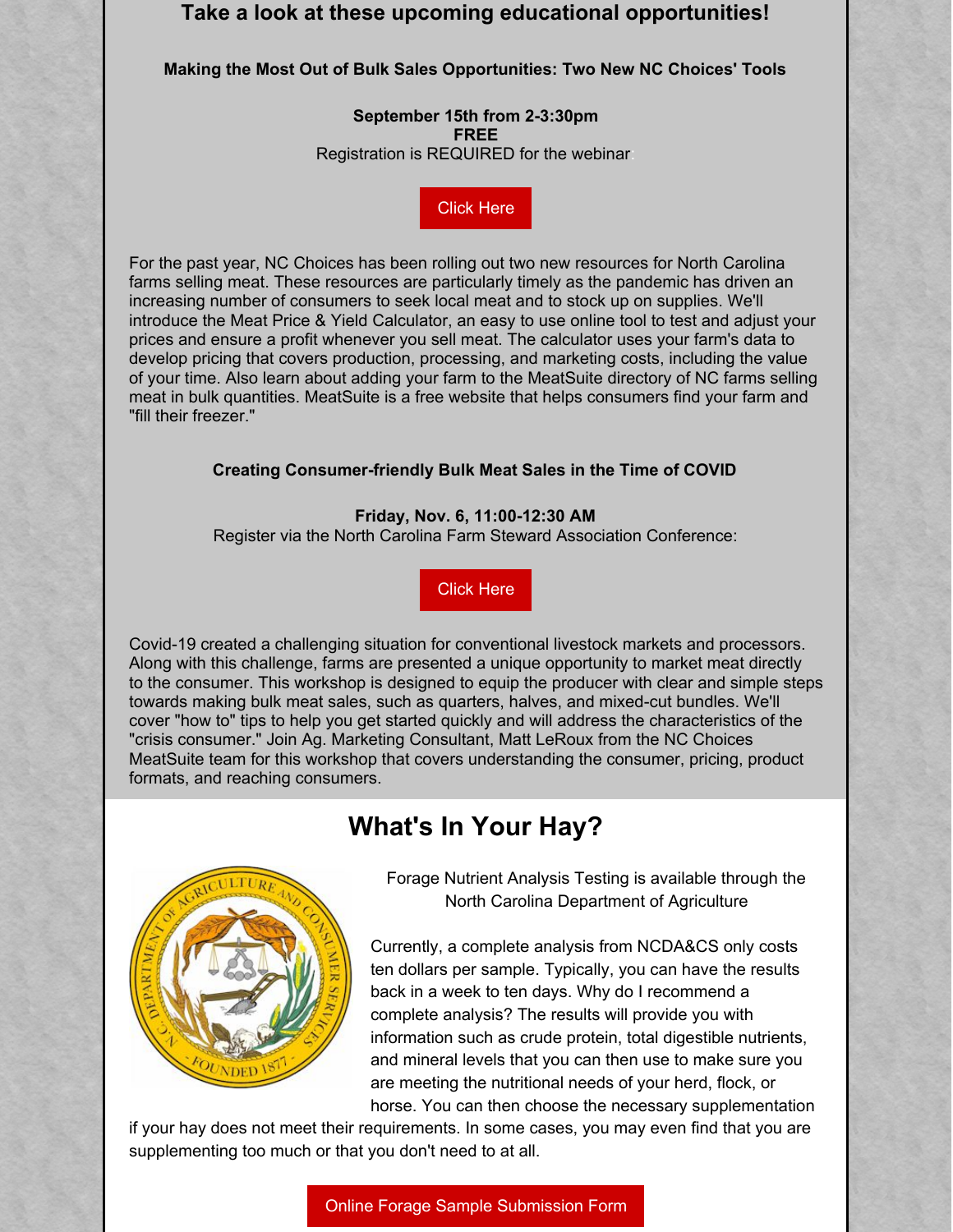

#### **Pasture Weed Spotlight: Prickly Sida**

- Erect, summer annual herb
- Can grow as tall as 3 feet
- Often found in pastures where grass is lacking due to overgrazing, or heavy animal traffic such as feeding and loafing areas
- Timely application of a herbicide containing aminopyralid is key to control--must be sprayed before the plant reaches 3 inches tall

#### **Remember to always read and follow all label directions and precautions!**



#### **Iredell County is Live!**

The Visit NC Farms App connects the dots in communities across North Carolina. Using cell phone technology, residents and visitors can find farms closest to them with products and activities that interest them. Visitors can use the app to explore farms, farmers markets and local restaurants that are off the beaten path and unique to each community.

[Learn](https://visitncfarmstoday.com/) More

### **DEADLINE EXTENDED: Coronavirus Food Assistance Program**

The deadline for submitting an application for the Coronavirus Food Assistance Program (CFAP) is September 11, 2020!

All Cattle Producers are eligible for relief payments due to market losses related to the COVID-19 pandemic.

**Call the Iredell County Farm Service Agency for more information: (704) 872-5061**

[Learn](https://www.farmers.gov/cfap) More

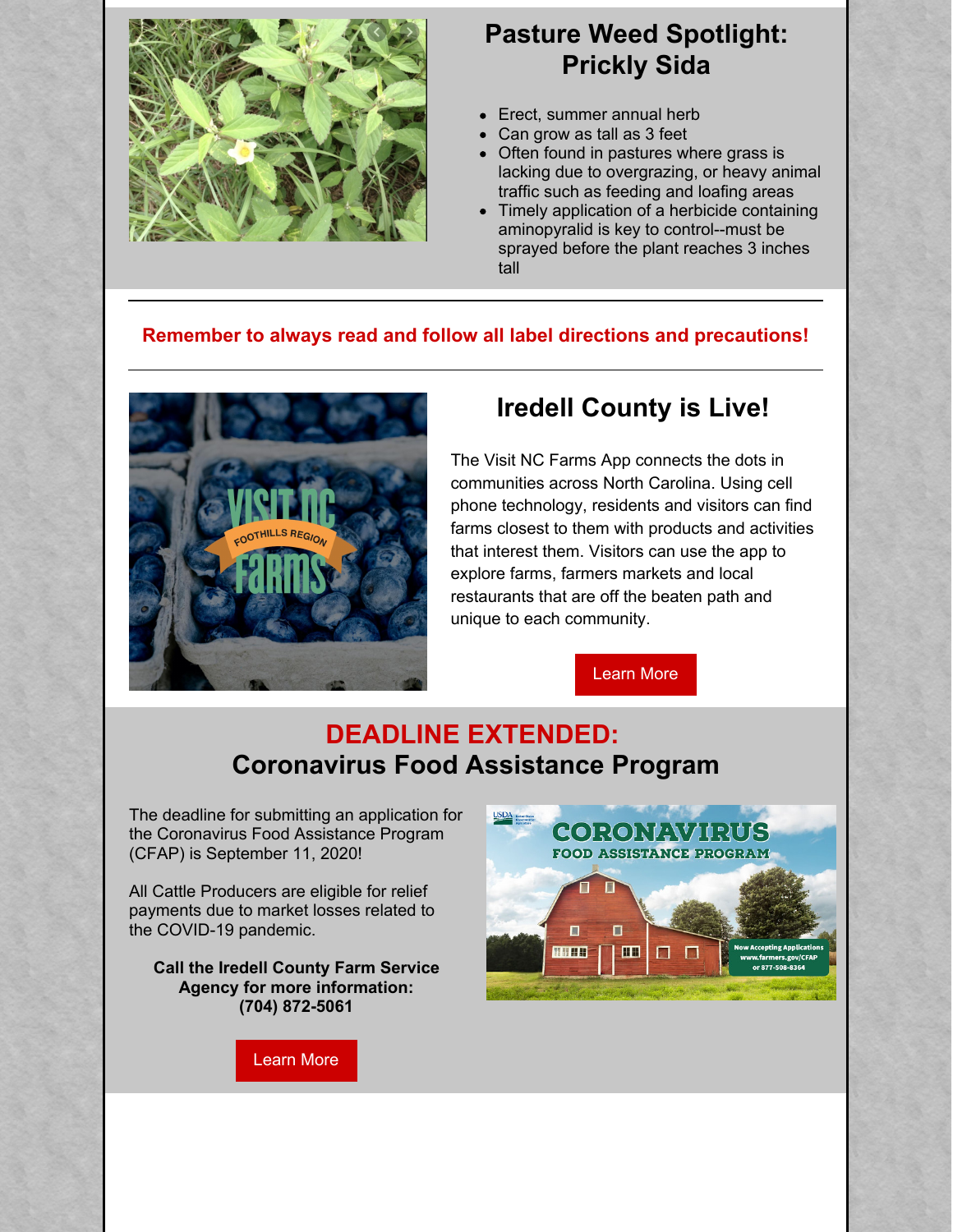

# **NORTHEAST DISTRICT BEEF WEBINAR SERIES**

**VIA ZOOM PLATFORM** 

# 6:30-7:30 P

**SEPTEMBER 3 - MARKETING CULL COWS SEPTEMBER 10 - SMALL-SCALE PROCESSING SEPTEMBER 17 - UTILIZING BY-PRODUCTS IN FEED** 

 $\tau_{\text{rel/4a}}$ 

Register Online: go.ncsu.edu/beef

Click Here To [Register](http://go.ncsu.edu/beef)

## **What would you like to see from us?**

Help us plan the future of the Iredell County Cooperative Extension Livestock Program by filling out this survey!



Take The [Survey](https://docs.google.com/forms/d/e/1FAIpQLScPH_Eq0JhXlWzGYm2rYc7GedQe3lctB7Fi-VB8orDTR-vb_g/viewform)

### **Helpful Links**

See Past [Newsletters](https://iredell.ces.ncsu.edu/iredell-countys-newsletters-archives/) »

NCSU Extension Forage [Resources](https://forages.ces.ncsu.edu/) Portal »

NCSU Extension Beef Cattle [Resources](https://beef.ces.ncsu.edu/) Portal »

## **Stay Connected to Iredell County Cooperative Extension**

Visit Our [Website](https://iredell.ces.ncsu.edu/)